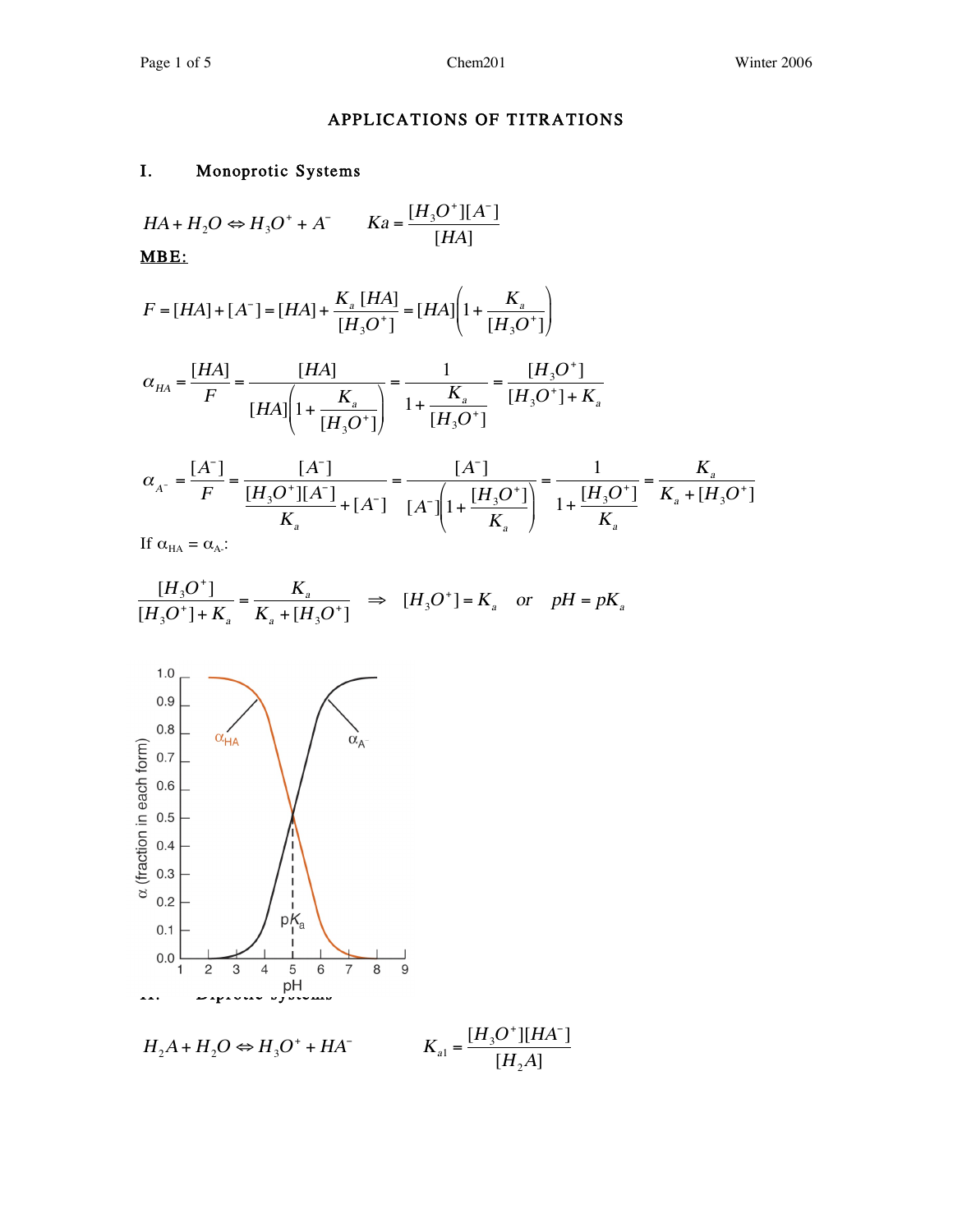$$
HA^{-} + H_{2}O \Leftrightarrow H_{3}O^{+} + A^{2-} \qquad K_{a2} = \frac{[H_{3}O^{+}][A^{2-}]}{[HA^{-}]}
$$

MBE:

$$
F = [H_2A] + [HA^-] + [A^{2-}] = [H_2A] + \frac{K_{a1}[H_2A]}{[H_3O^+]} + \frac{K_{a2}}{[H_3O^+]} \frac{K_{a1}[H_2A]}{[H_3O^+]} \implies
$$
  

$$
F = [H_2A] \left(1 + \frac{K_{a1}}{[H_3O^+]} + \frac{K_{a1}K_{a2}}{[H_3O^+]} \right)
$$

$$
\alpha_{H_2A} = \frac{[H_2A]}{F} = \frac{[H_2A]}{[H_2A]\left(1 + \frac{K_{a1}}{[H_3O^+]} + \frac{K_{a1}K_{a2}}{[H_3O^+]} \right)} = \frac{[H_3O^+]^2}{[H_3O^+]^2 + K_{a1}[H_3O^+] + K_{a1}K_{a2}}
$$

$$
\alpha_{_{HA^-}} = \frac{[HA^-]}{F} = \frac{K_{_{a1}}[H_2A]/[H_3O^+]}{[H_2A]\left(1 + \frac{K_{_{a1}}}{[H_3O^+]} + \frac{K_{_{a1}}K_{_{a2}}}{[H_3O^+]} \right)} = \frac{K_{_{a1}}[H_3O^+]}{[H_3O^+]^2 + K_{_{a1}}[H_3O^+] + K_{_{a1}}K_{_{a2}}}
$$

$$
\alpha_{A^{2-}} = \frac{[A^{2-}]}{F} = \frac{K_{a1}K_{a2}[H_2A]/[H_3O^+]^2}{[H_2A]\left(1 + \frac{K_{a1}}{[H_3O^+]} + \frac{K_{a1}K_{a2}}{[H_3O^+]^2}\right)} = \frac{K_{a1}K_{a2}}{[H_3O^+]^2 + K_{a1}[H_3O^+] + K_{a1}K_{a2}}
$$

See picture below.

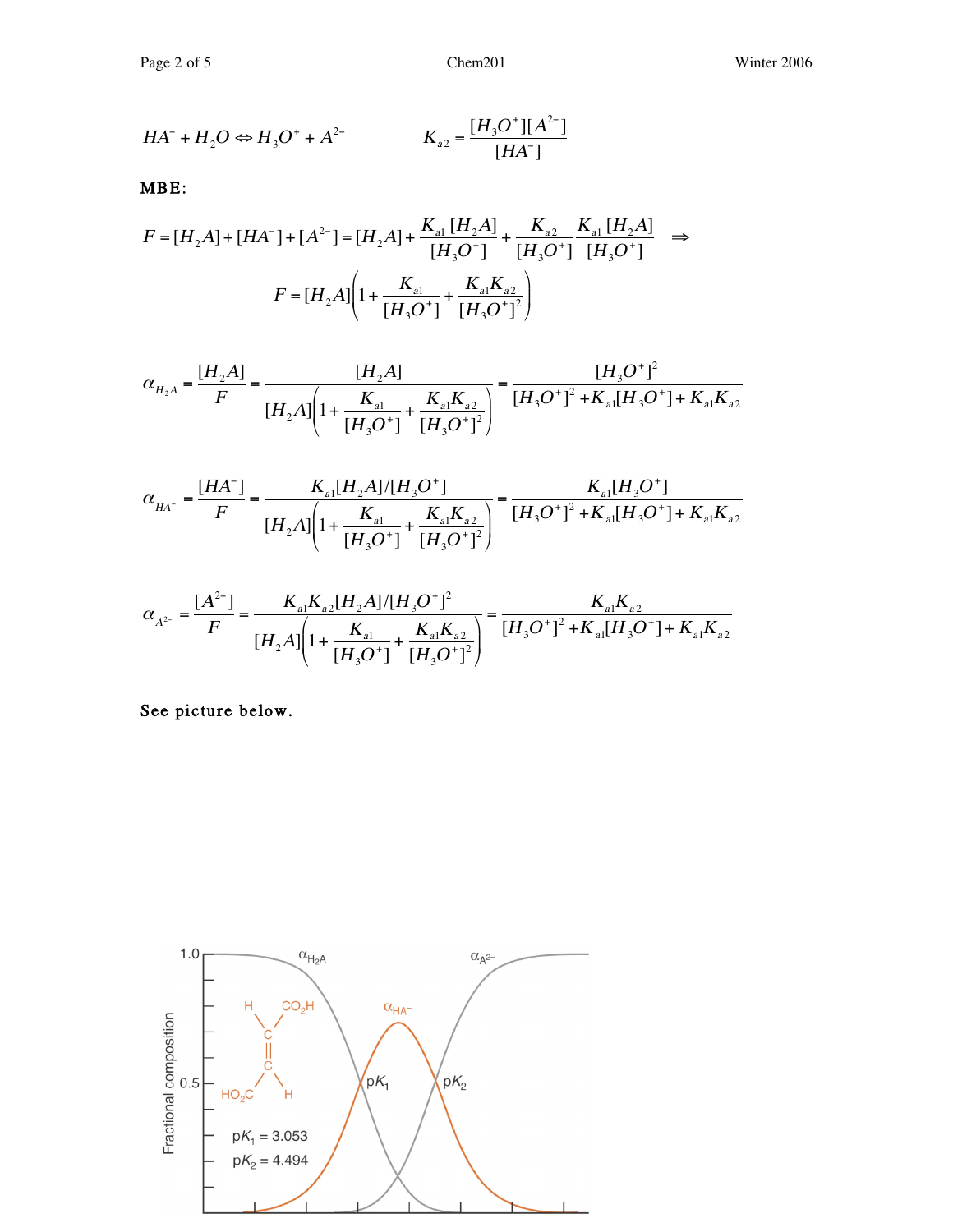### III. Common titration systems

- 1. Strong acid  $(SA)$  + Strong base  $(SB)$ <br>2.  $SB$  + SA
- $SB + SA$
- 3. Weak acid  $(WA) + SB$
- 4. SA + Weak base (WB)
- 5. WA + WB

# Sample: 50 mL of 0.02 M KOH is titrated with 0.1M HBr.



There are three regions:

- 1. Before equivalence point
- 2. Equivalence point
- 3. Excess of  $H_3O^+$

Equivalence point is 10 mL (of acid added):

$$
\mathbf{V}_a \mathbf{M}_a = \mathbf{V}_b \mathbf{M}_b
$$

1. pH before the equivalence point. After 3 mL of the HBr are added.

$$
[OH-]=\frac{10-3}{10}(0.02)\frac{50}{50+3}=0.0132M
$$
  
Fraction titrated DF

$$
[H_3O^+] = \frac{K_w}{[OH^-]} = 7.58 \cdot 10^{-13} M \qquad \Rightarrow \qquad pH = 12.12
$$

2. Equivalence point

$$
[\mathrm{H_3O}^+]=[\mathrm{OH}^-]
$$

If 
$$
[H_3O^+] = x
$$
, then  $x^2 = 1 \cdot 10^{-14} \implies x = 10^{-7} \implies pH = 7$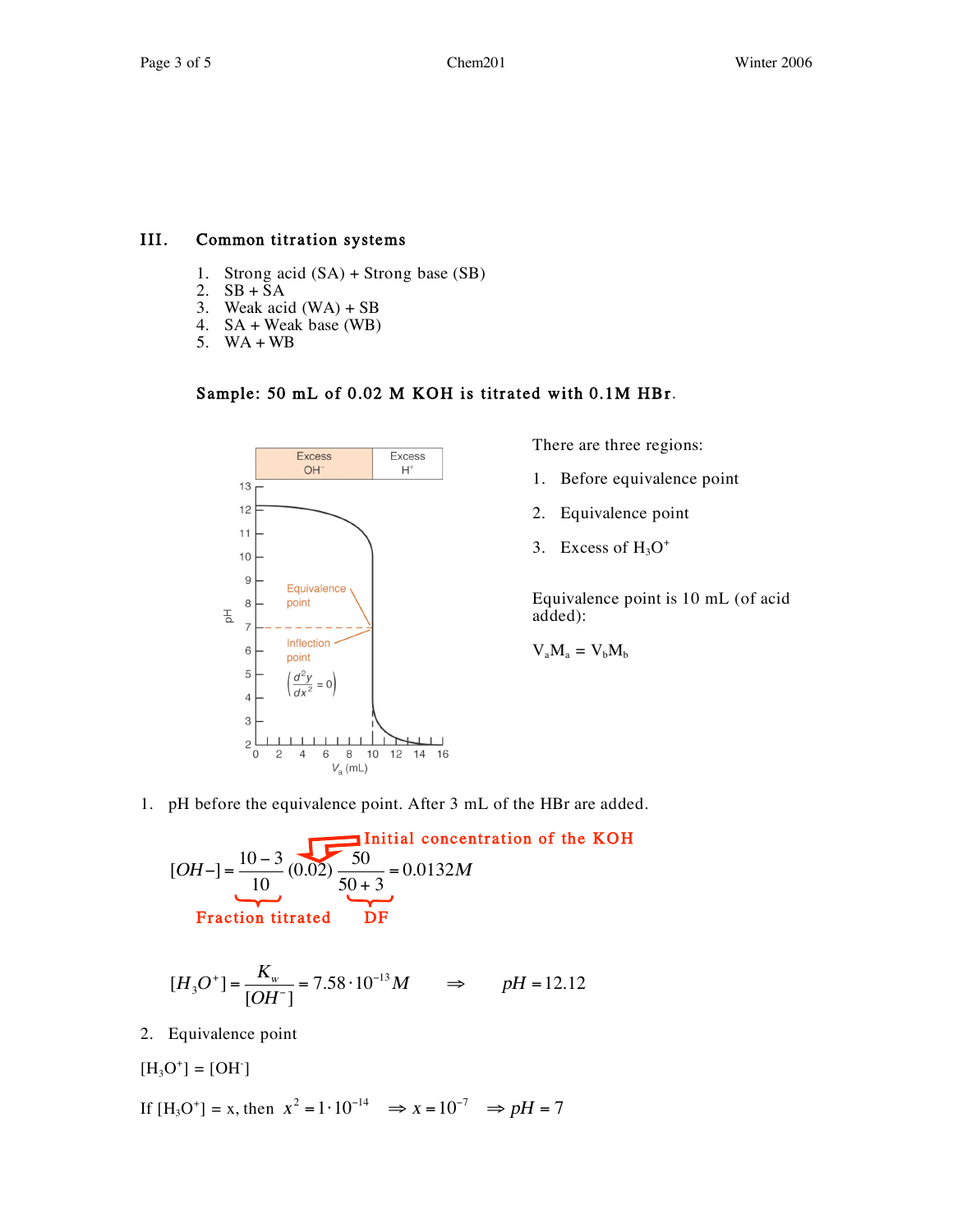3. Excess of the acid: assume 10.5 mL of the HBr is added.

Excess volume is  $(10.5 - 10.0)$  mL = 0.5 mL.

$$
[H_3O^+] = 0.1 \left(\frac{0.5}{50.0 + 10.5}\right) = 8.26 \cdot 10^{-4} M
$$

Initial concentration DF of the HBr

pH = 3.08

When weak acid (MES: 50 mL,  $0.02M$ ,  $pK_a$  6.15) is titrated with the strong base (0.1M NaOH).

The equivalence point is at:

$$
V_{equiv} = \frac{50 \cdot 0.02}{0.1} = 10.0 \; mL
$$

The following four regions have to be considered:

1. Before base is added

$$
\begin{array}{c}\nHA \Leftrightarrow H^+ + A^- \\
F-x \quad x \quad x\n\end{array}
$$

$$
Ka = \frac{[H^+][A^-]}{[HA]} = \frac{x^2}{F - x} = 10^{-6.15}
$$

$$
x = 1.19^{-4} \Rightarrow pH = 3.93
$$

2. Before EP ( $V_b = 3$  mL). Buffer region:

$$
pH = pK_a + \log \frac{[A^-]}{[HA]} = 6.15 + \log \frac{3/10}{7/10} = 5.78
$$

3. At equivalence point:

All HA is converted into A, so the following equilibria has to be considered:

$$
A^{-} + H_{2}O \Leftrightarrow HA + OH^{-}
$$
  
\n
$$
F' - x \t x \t x
$$
  
\n
$$
F' = 0.02 \left(\frac{50}{50 + 10}\right) = 0.0167 M
$$
  
\nInitial  
\nconcentration  
\nDF